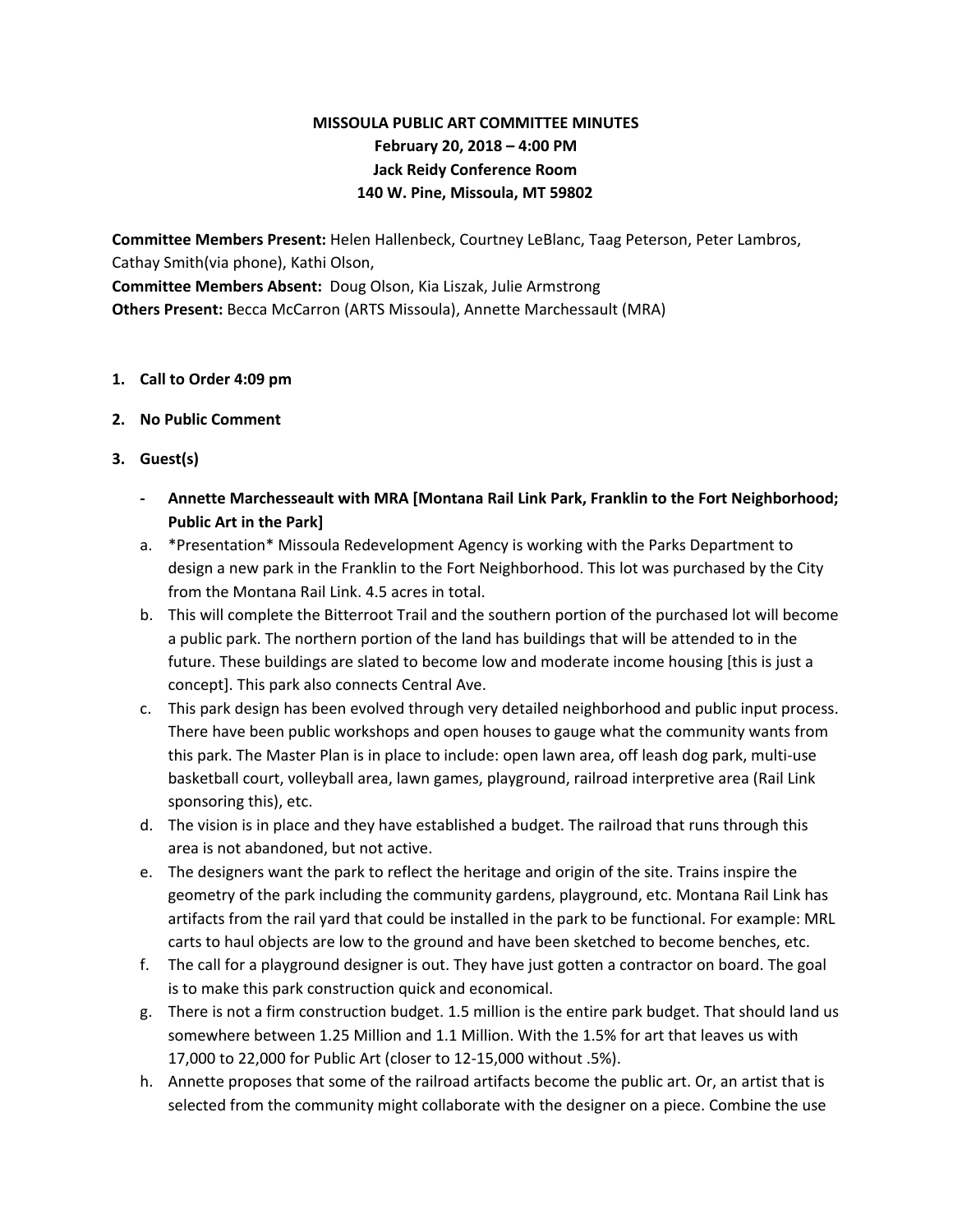of the 15,000 into the work of the designer with the railroad artifacts. Ideally they would want the artist to be in communication with the designer.

- i. Discussion on the rail yard artifacts and getting them to the park. MRL is making the artifacts available to the City by donation but perhaps MRA would have to foot transportation, engineering, etc? Details need to be worked out about what these pieces are worth and how much refurbishing they need.
- j. Kathi explains that we have three options. 1) We have a call for an artist that would work within the railroad theme and collaborate with the designer 2) Based on the artifacts an artist has to make something out of one of the artifacts 3) That our public art funding would be put toward the installation of the artifacts. Our bylaws explain that we cannot do the last option because our fund is for art not landscaping, etc. An artist would have to be actually creating something. An artist could potentially make something that is functional (bike racks in the past).
- k. Park timeline: Break ground in April and do excavation and earthwork. Landscape in late summer. Open park by end of September. The park will most likely not be 100% done by then. There may be unfinished pieces that come later.
- l. Peter explains that PAC often has more success when there is an avenue to turn our funds from 15-17,000 to 50,000. Is there a possibility for matching funds? Washington Corp Foundation? Can MRA begin this conversation? What size of piece do we want?
- m. If the PAC is using money to have artifacts incorporated anyway, PAC would be maintaining that work. Those pieces themselves are not art.
- n. An artist working with a designer might compromise the artist and complicate the process. Taag explains that he feels an artist can make a piece that doesn't even necessarily collaborate with the train theme. It could be abstracted and less thematic. An artist could think contextually about it and come up with something amazing. Annette feels the piece should not be too out of place in the park.
- o. MRA and Annette need an answer by the end of March from PAC. PAC will make a decision at March meeting.
- p. Peter wants everyone involved to be jointly excited about a path. Peter wants to see the bar get raised higher and see a small amount of money potentially turn into a larger amount used to create something amazing. How can we bring in a higher level of accomplishment with an artist that is different than what the designer has created? We are all working towards the same goal of supporting Missoula and making this park the best it can be.
- q. Cathay discusses our 1.5% actually going into this project. Is this the choice we want to make? Peter says that when a percent comes into a project, we are guided to put that into it. If a project doesn't fit, we have contemplated before moving the piece elsewhere. The process can take its own course but we are charged with the piece for this park.
- r. There is a lot to contemplate. PAC will make a decision at March meeting and think it over. There is an opportunity to produce something that fits and integrates into the park but also brings a higher outcome.
- s. This should be a team effort between the artist and designers.
- t. At March Meeting: What is our charge we are trying to raise? Matching funds? Annette explains that in the coming weeks there will be more answers about what relics are available, the budget, time constraints, etc.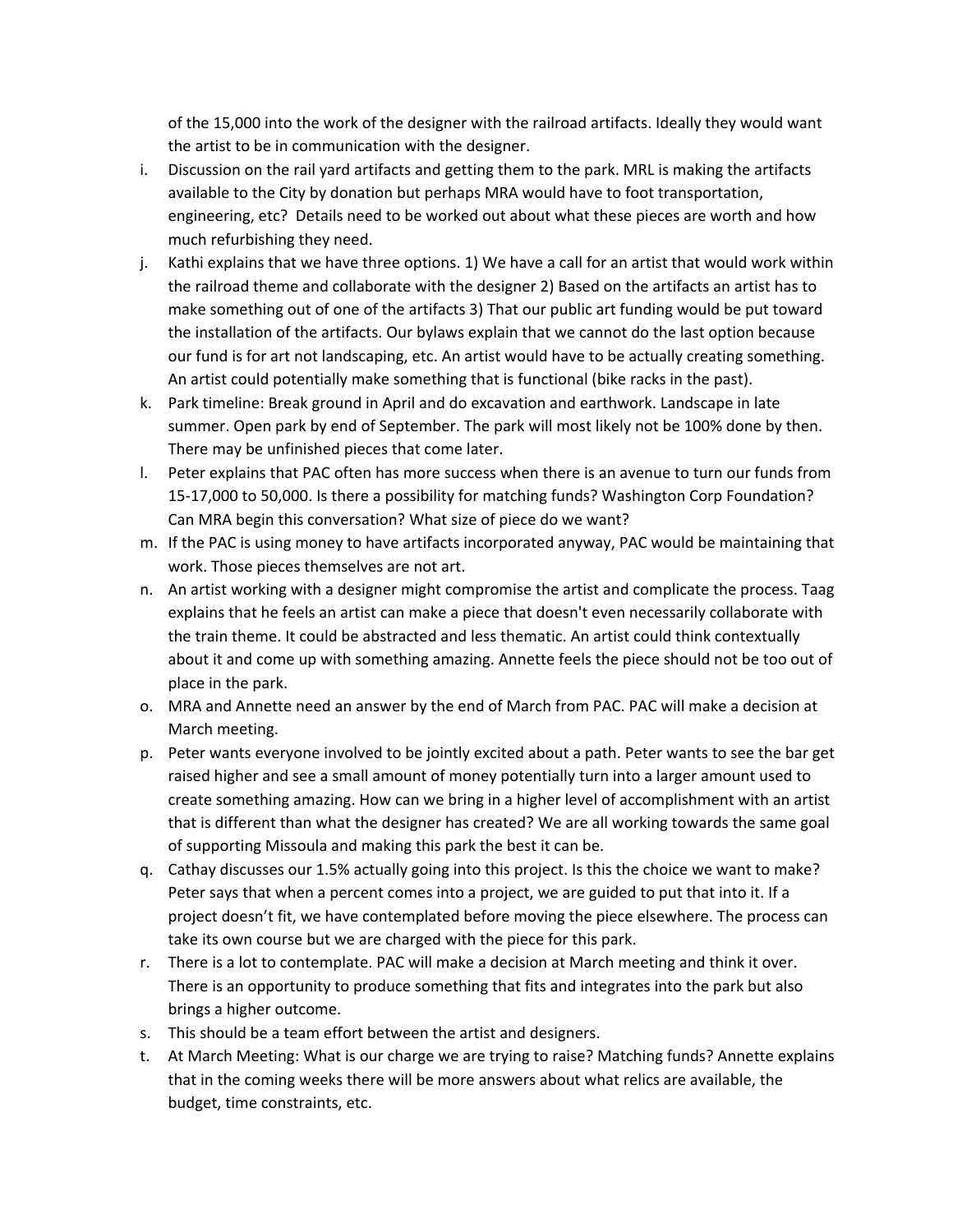- u. This is quite a short time frame. PAC must take into account timing and also the call process that can be time consuming. PAC call process might not even pull through with a piece. A piece could potentially go in after the park is finished.
- v. Annette will give us more information by our March meeting. Annette will plant a seed of possible funding at her future meetings.
- w. Create March Agenda Item: Discuss and decide recommended process moving forward with Montana Rail Link Park Public Art. Subcommittee meet before March meeting?
- x. PAC discussed public art ordinances and percent for art structure. Cathay will look into ordinance.
- y. Annette will be in touch.

# **4. Approval of Minutes**

a. January 9, 2018 - Tabled to March Meeting

## **5. UofM School of Art Pilot Program Update - Peter**

- a. Becca updates Committee on UofM Pilot Packet. Dates for submission were approved to be shifted over a month each semester. City Attorney requested that liability language be added to the packet. This liability info would need to be approved by Kevin Bell and the University. Also, Mayor's office needs to approve this liability language and date change. Committee discussed liability in terms of who is hanging hooks into walls.
- b. It would be ideal to coordinate who is going to put in the hanging structures. Designate a specific time so a PAC member, Becca, Matt and students can be there. Reinvestigate faculty commitment to students responsibility to cleaning walls, etc.
- c. Becca will reach out to Matt to confirm that he is willing. Becca will let Peter know what Matt says and bring it to the City. Peter will touch base with City Attorney and Mayor. Becca draft an email for Peter to send to Mayor with appropriate wording for UM Pilot packet approval.

# **6. Lighting for Perseverance & Passage Update- Taag**

a. Tabled to March.

# **7. MCAT Documentary Update - Courtney**

a. Off Agenda moving forward.

# **8. Traffic Signal Box Update & Public Art Guide – Kathi**

- a. Traffic Signal Box art call should be ready for next month. We may have up to 5 box opportunities. The time frame will be the same as last year. Kathi is trying to get together with the Heart of Missoula Neighborhood. There will be two in this neighborhood (orange and spruce, higgins and pine).
- b. This year's Public Art Guide is in the works. Jacque from the Missoulian is working on this. The Missoulian has been so generous with their time and resources helping us with this project. If anyone knows of any new public art, let Kathi know.

# **9. New Park, Parking Space Annual Art Project - Julie**

a. Tabled to March.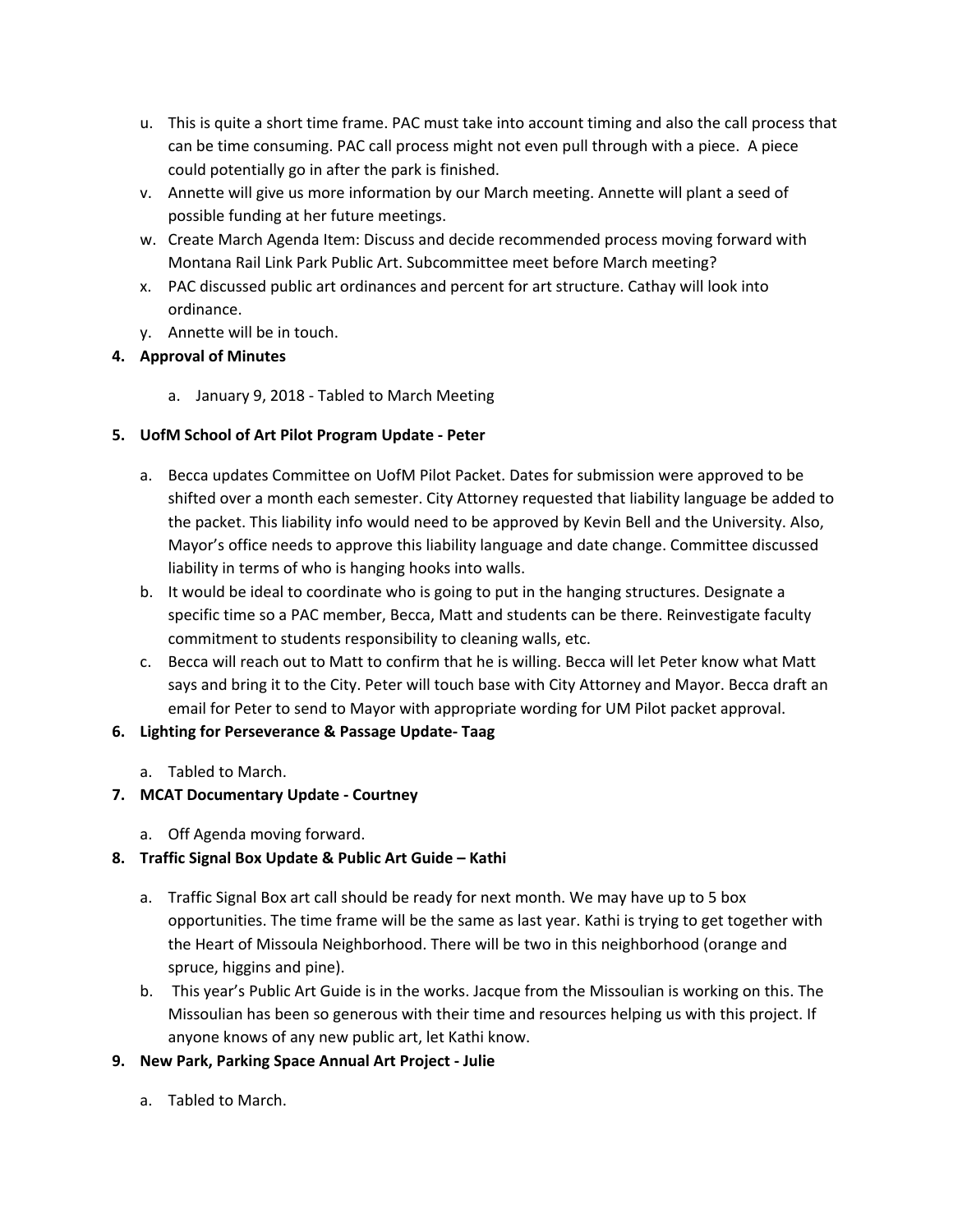#### **10. Kickstarter Fundraising Effort - Kathi**

a. Tabled to March.

## **11. Art Project/Themeless Call - Peter**

a. Tabled to March.

## **12. Yearly Goals Discussion [Catalog & Condition Reporting] - Peter**

a. Tabled to March.

### **13. Becca Updates [Parking Meter Project, Bloomberg Philanthropies, etc.]**

a. Bloomberg Philanthropies Public Art Challenge Grant has been brought to our attention. Courtney discusses approaching our local Native American Communities to see if there is a possible project with them. The grant calls for a temporary project. Courtney will get in touch with her resources. Becca and Kathi will help.

#### 14. **No Announcements, News, or Upcoming Events**

- 15. **No Comments**
- **16. Adjournment 6:25pm**

**The City makes reasonable accommodations for any known disability that may interfere with a person's ability to participate in this meeting. People needing assistance should provide advanced notice to allow adequate time to make needed arrangements. Please call Heidi Bakula at (406) 552-6003 or write her at Mayor's office, 435 Ryman, Missoula, MT 59802 to make the request known.**

#### **STRATEGIC PLANNING GOALS 2017-2019**

**Mission: The Public Art Committee affirms the city's role as an advocate to public art, fosters and enriches the aesthetic of the City of Missoula, values and promotes the contributions of artists to the community and furthers the objectives of Missoula City Ordinance 3221.**

**Vision: The Public Art Committee envisions a community where art and artists are valued, and where** public art is integrated into the fabric of our place, and enhances the quality of life of its citizens.

#### **YEAR 1-2017**

#### **Outreach and Awareness**

- A. Create monthly marketing PSAs
- B. Improve website
- C. Begin public art education for artists
- D. Make quarterly reports to council
- E. Establish a more formal connection to U of M C. Create annual planning and follow plan art department
- F. Engage in community feedback

#### **Governance**

A. Actively invite native representation onto committee

B. Bring accounting and professional reporting to council

- 
- D. Create a catalogue and condition report
- E. Intentional use of staff and chair time